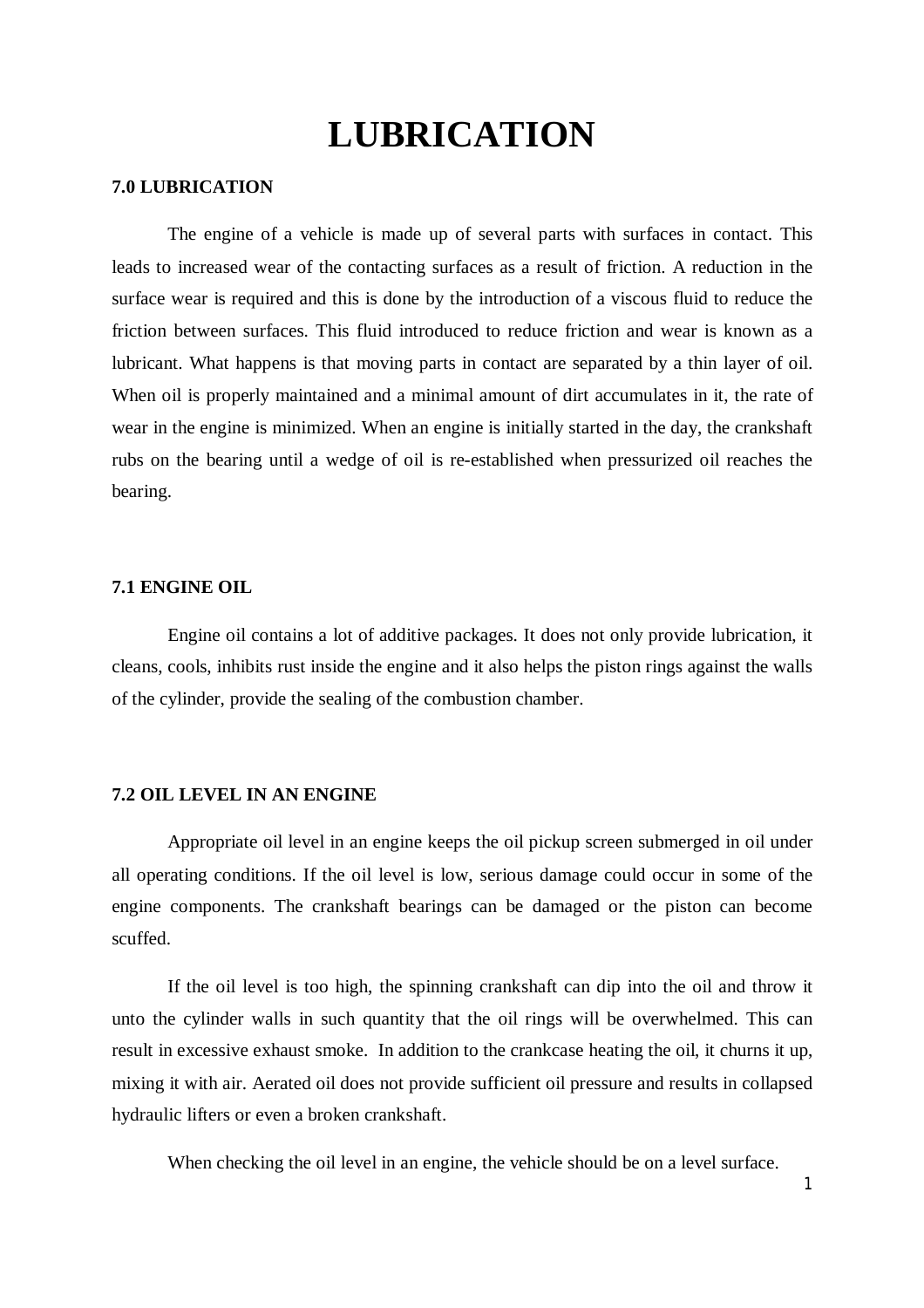### **7.3 ENGINE OIL VISCOSITY**

Viscosity is a measure of a liquid's resistance to flow or deformation. It is a term used to describe the thickness or body of engine oil.

Some oils have only one viscosity rating, but most new engine oils have multiple viscosity, and are often called **multi-vis**.

An interpretation of SAE 10W-30 is as follows: SAE = Society of Automotive Engineers

 $10W =$  The viscosity of oil when measured at 0 °F (-18 °C) (the "W" means winter grade).

 $30 =$ The viscosity of the oil when measured at 212 °F (100 °C)

**Note:** the ability of an engine oil to resist change in viscosity with rising temperature is called its Viscosity Index. A viscosity index improver can deteriorate enough in use which could cause a multi-vis oil like 10W-40 to become 10W-30.

**Multi-vis oil** plays a great role in combating engine wear because it flows more quickly to the bearings when the engine is first started. This is specifically in important during cold weather.

# **7.4 SINGLE AND MULTI-GRADE ENGINE OIL**

It should be noted that a single type of engine oil is not designed / produced by manufacturers to fit into all engines. Vehicles make various demands which are influenced by various conditions such as temperature, climatic conditions, models, etc.

Engine oil is not designed to be a simple fluid. It is designed with a lot of substances which are primarily oil based.

## **7.4.1 Single Grade Oil**

These are oils that cannot take additives and the most known of this is a polymer which enhances viscosity or modifies it in general.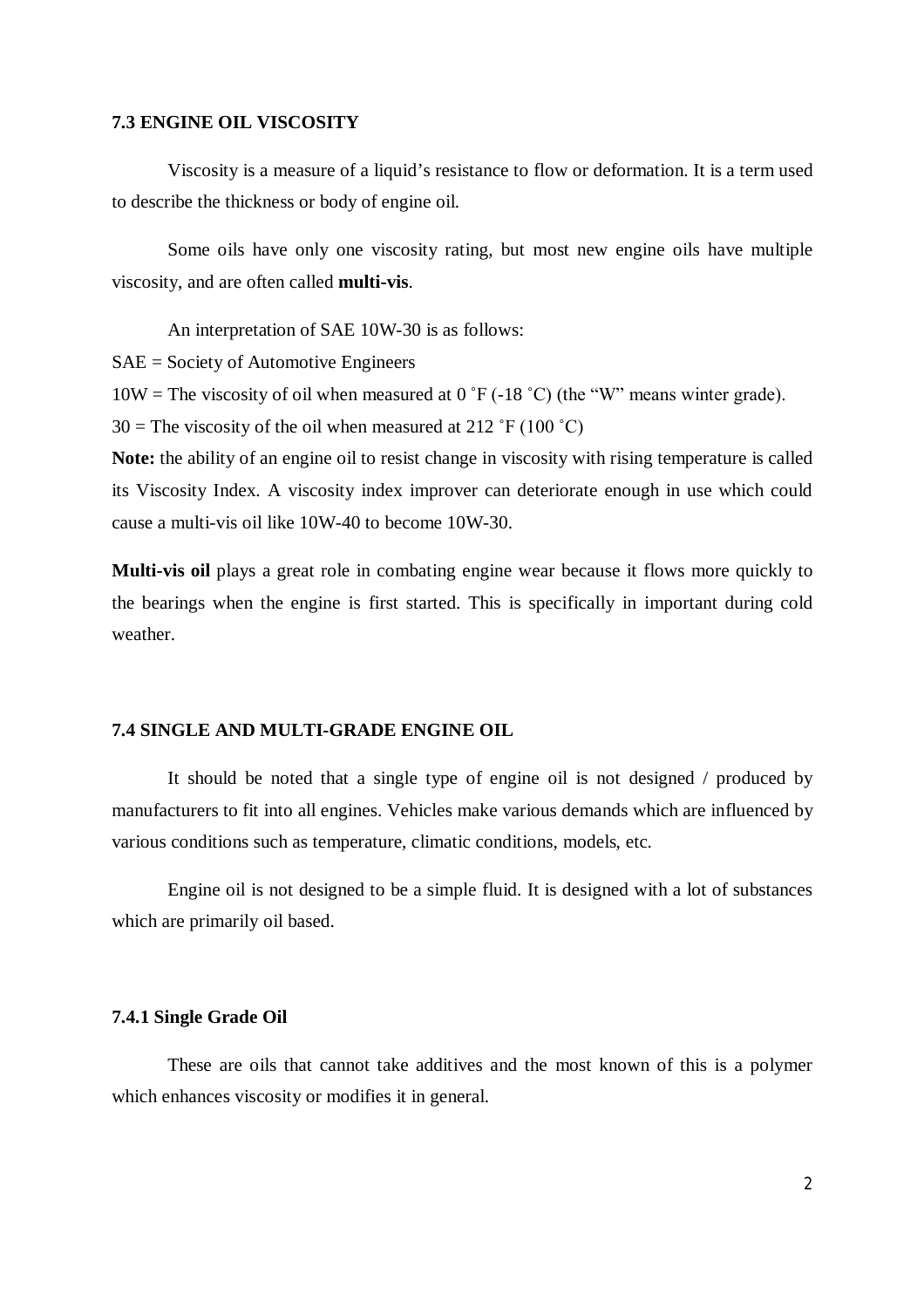As it is known, oil is rated at two conditions: the cold (W: winter) and the hot (at 100 ˚C). The numerical value before the W shows the weight of the oil; the higher the number, the heavier the oil and more viscous the oil.

This means an engine oil with a higher value before the W will travel at a slower pace through the mating parts in cold weather while the one will a lower numerical value will travel faster in the same condition. As the operating temperature increases, the viscous properties of this kind of oil vary and widens.

## **7.4.2 Multi Grade Oil**

The invention / production of multi-grade engine oils were born by the need to bring the viscosity levels of oil closer in the face of varying operating temperatures.

For multi-grade oils with SAE ratings 5W20 and 5W30, at cold temperatures, they will have the same viscosity and flow at the same rate but at higher temperatures, the rating with 20 will flow faster than the one with 30. It should be noted that, the one with 20 will thin faster and degrade with higher temperatures compared to the one with 30.

It should be noted that higher viscosity leads to increase in fuel consumption and it is advised that specification from car manufacturers should be adhered to.

## **7.5 OIL ADDITIVES**

Engine oils (other than SA) contain additive packages that make up as much as onethird of the volume of the content. Important parts of the additive package include:

- **Pour-point depressants** that allow the oil to flow in very cold weather
- **Corrosion and rust inhibitors** that help the oil to stick to metal surfaces.
- **Antifoam additives:** that helps dissipate bubbles that form as oil is moved around the engine.
- **Friction modifiers** that reduce the friction between moving parts, resulting in less heat, reduced wear and improved fuel economy.
- **Oxidation inhibitors** that prevent oil from thickening.